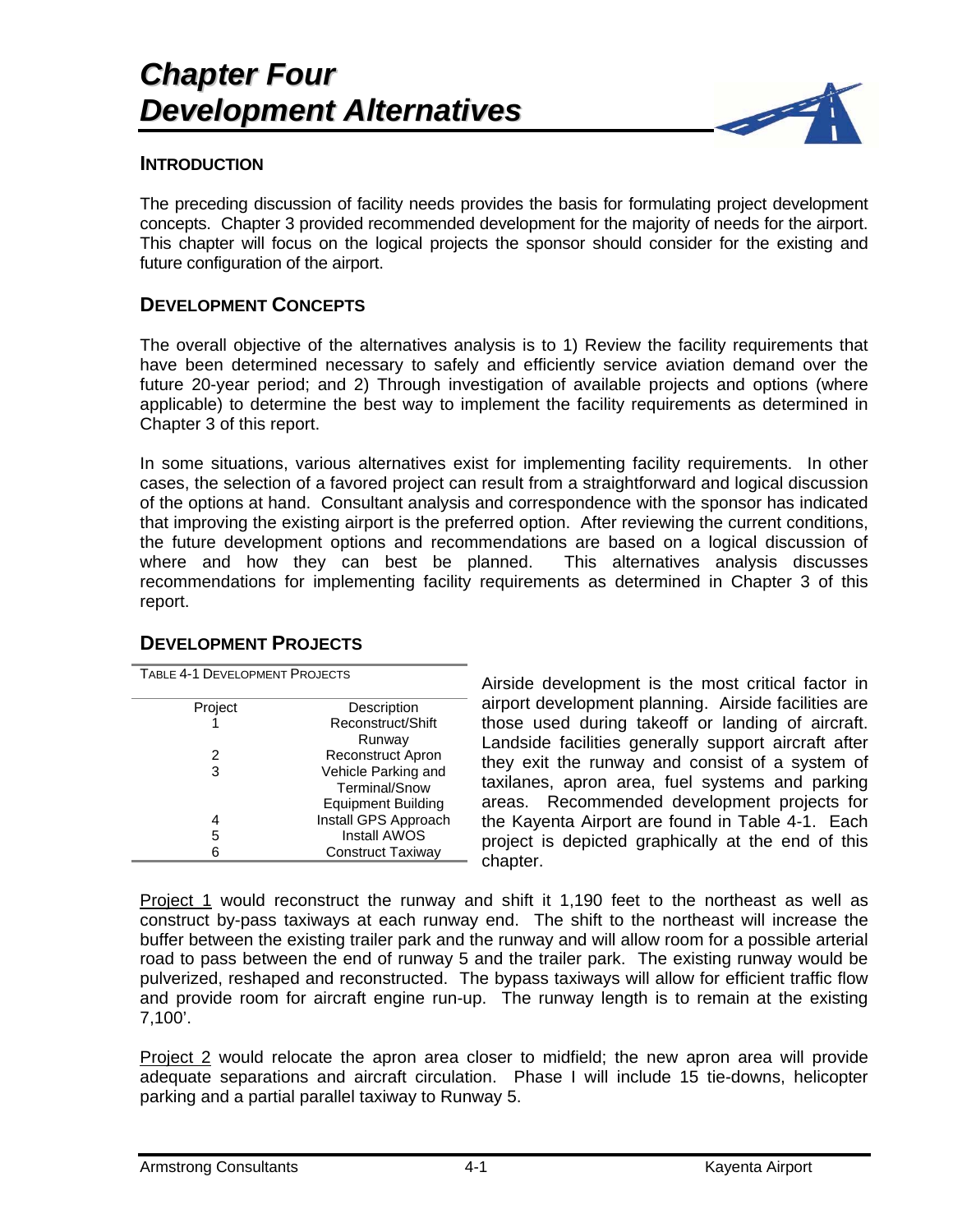Project 3 would provide 3 hangars, fuel, a terminal building, enhanced security fencing and vehicle parking. An ultimate upgrade would provide an additional 15 tie-downs 1-box hangar, 2 T-hangar units, 1 box hangar unit, extra vehicle parking and a snow removal equipment/maintenance building. Several different apron layout configurations were reviewed with the goal of efficiently providing transient and based aircraft parking for a combination of small piston and light to medium sized business jet aircraft.

Project 4 would provide a GPS nonprecision approach into Kayenta. This would enhance the safety and utility of the airport, by providing aircraft the ability to land during inclement weather conditions or periods of low visibility. Providing an instrument approach is very important for air medivac operations, which need to be able to use the airport under less favorable weather conditions.

Project 5 would provide the airport with an Automated Weather Observation System, which would allow pilots to check current weather conditions before departing, as well as provide real time weather conditions for pilots landing at the airport.

Project 6 would construct the remaining length of parallel taxiway. This would enhance ground safety by eliminating the need for aircraft to back taxi on the active runway as well as increase traffic flow on the ground therefore reducing the risk of runway incursions.

Additional development items include the installation of utilities to the airport, the construction of a new access road and the rehabilitation of the runway lighting system and visual aids including replacement of MIRL, signage and PAPI's.

## **ACCOMMODATION OF AVIATION DEMAND LEVELS**

Each development project would meet the FAA safety and design standards for an Airport Reference Code of B-II. This will allow the airport to accommodate the current and projected type of aircraft that are expected to use the airport.

### **AIRSIDE OPERATIONAL CONSIDERATIONS**

Each project would provide adequate runway length and an object free area clear of obstructions for aircraft. The addition of a full-length parallel taxiway will enhance the safety of the airport by eliminating the need for aircraft to back taxi on the active runway. The initial project will include the bypass taxiways on both runway ends allowing aircraft an area to run up without occupying the active runway.

### **AIRSPACE IMPACTS**

Development Project 4 would impact airspace surfaces. Development of a nonprecision GPS approach would provide new airspace surfaces for the runway consistent with a nonprecision utility runway. This effectively increases the FAR Part 77 Airspace Surfaces. Airspace impacts are summarized in Table 4-2.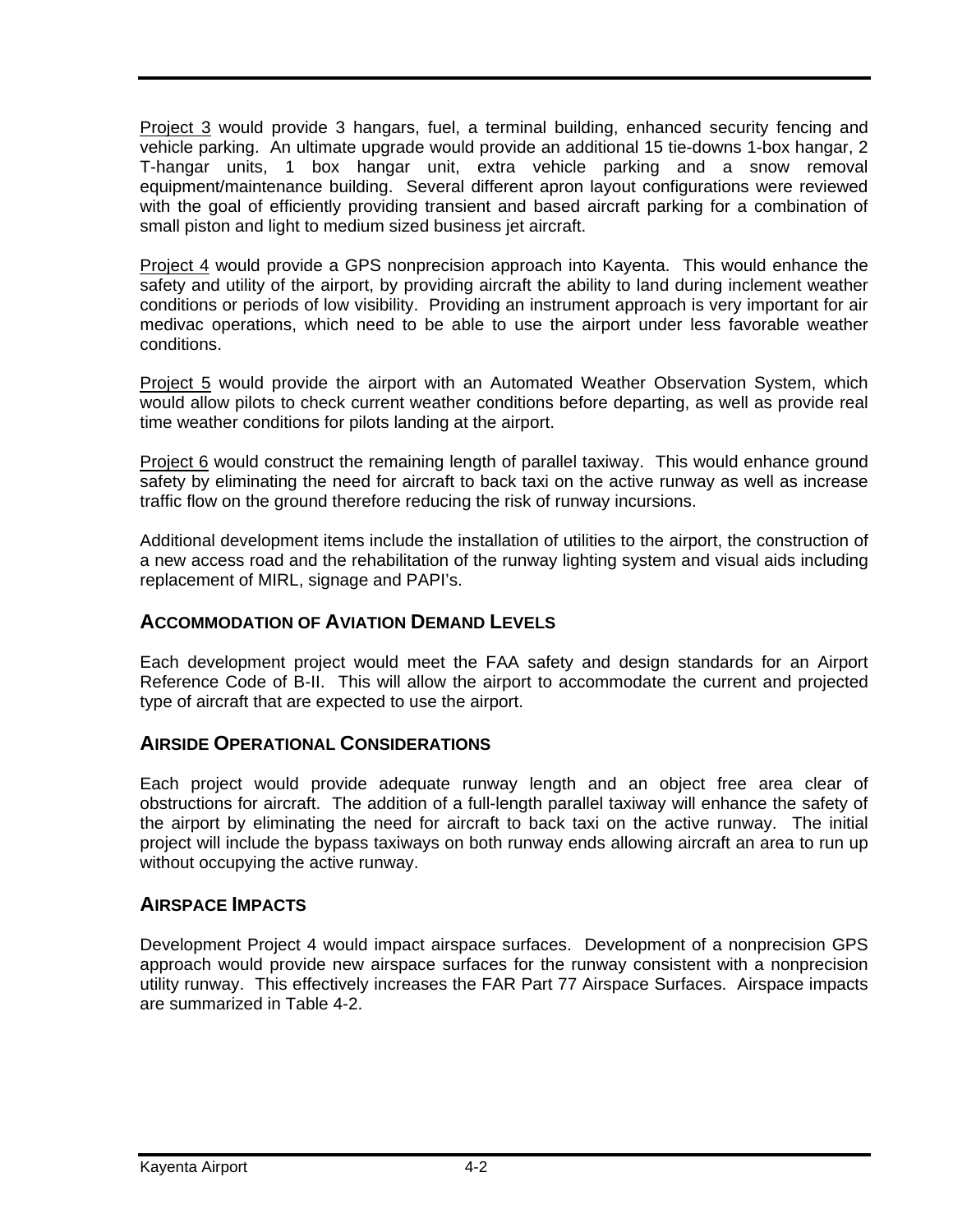The traffic pattern for Runway 5 should be changed from a standard left hand traffic pattern to a right hand traffic pattern. Shifting the traffic pattern will move noise away from residential areas as well as increase the safety. An FAA Form 7480-1, Notice of Landing Area Proposal, is required to initiate the traffic pattern change.

| TABLE 4-2 PART 77 AIRSPACE SURFACES       |                        |                         |
|-------------------------------------------|------------------------|-------------------------|
|                                           | Existing               | Future                  |
| <b>Primary Surface width</b>              | 250                    | 500'                    |
| Primary Surface length beyond runway ends | <b>200</b>             | <b>200</b>              |
| Approach Surface Dimensions               | 250' x 1,250' x 5,000' | 500' x 3,500' x 10,000' |
| Approach Surface slope                    | 20:1                   | 34:1                    |
| <b>Transitional Surface slope</b>         | 7:1                    | 7:1                     |

#### **ENVIRONMENTAL IMPACTS**

The Development Projects will likely cause short-term construction impacts, including mitigatable impacts to air quality. No project is expected to cause significant environmental impacts based on the Federal Aviation Administration's Order 5050.4A, the Airport Environmental Handbook or FAA Order 1050.1E. Environmental impact categories and potential impacts are further evaluated in Chapter 6.

### **DEVELOPMENT COSTS**

Estimated development costs for each project are depicted in Table 5-1. Costs are primarily related to construction, engineering and administration.

Phasing is recommended to accommodate budgetary constraints. In addition, phasing should mirror, to the extent practical, the requirements of users at the airport by phasing according to known and forecast operations referenced in Chapter 2.

## **OTHER ALTERNATIVES CONSIDERED**

#### **DEVELOP NEW AIRPORT SITE**

This alternative would allow the Kayenta Township to consider the possible relocation of the Kayenta Airport to new a location which would meet FAA standards for aircraft having an ARC of B-II. The existing Kayenta Airport would be closed if this alternative were chosen. A new airport would require the construction of needed infrastructure such as utility lines and access roads to the selected site. At the minimum, approximately 180 acres would need to be acquired to construct a runway/taxiway system, which would have an initial length of 7,000 feet along with aircraft parking aprons, T-hangar and box hangar development and an FBO/Executive Terminal facility.

Initially, only a runway would be constructed, with the addition of a full-length parallel taxiway when demand warrants. It may be possible that the existing airfield pavements at the Kayenta Airport could be rotomilled and used as base course for the parallel taxiway. This would aid in reducing the loss of existing capital investment at the Kayenta Airport. A Site Selection Study of several potential sites would be required should this option be implemented.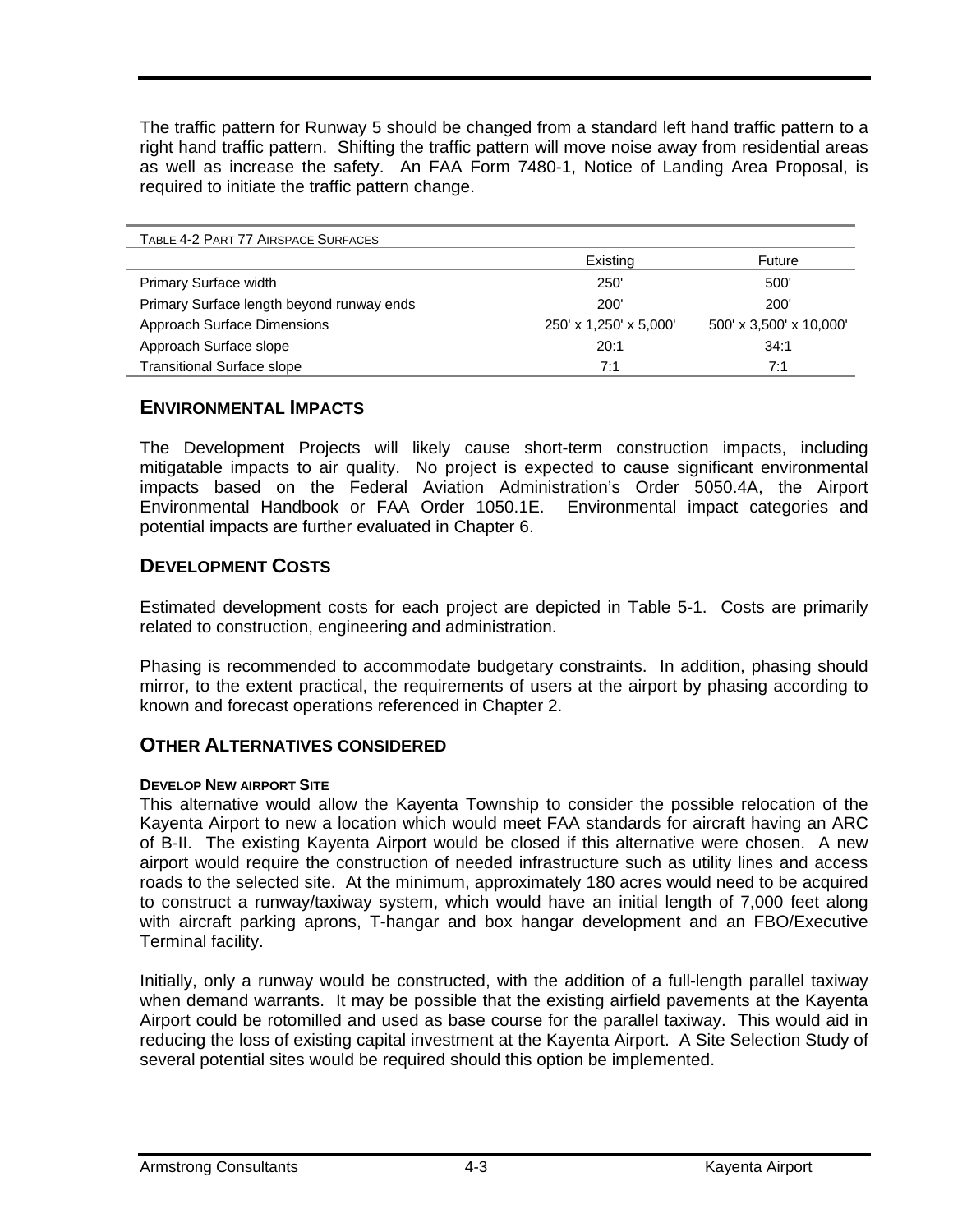The process of a site selection includes the following.

- 1. Identify basic airport facilities and land area requirements
	- A. Establish the Airport Reference Code for the facility to determine lateral clearance requirements.
	- B. Determine the number and length of runway(s).
	- C. Identify the type if any of instrument approach in order to find the RPZ and other facility design standards.
	- D. Determine the requirements for terminal area facilities such as (hangars, fuel storage, aircraft tiedown, auto parking).
- 2. Develop strategic plan
	- A. Prepare construction budget cost estimate.
	- B. Identify funding sources (federal, private).
	- C. Determine how to acquire the land until reimbursement from the FAA is obtained and how to use the land acquisition cost to match future federal grants for construction.
	- D. Decide on how to structure leases with the FBO and other private interests to encourage and amortize their investment. Consider competing airports and their rates and charges in the analysis.
	- E. Confirm that a new airport is financially feasible (operating expenses and revenues and ability to fund debt service requirements for both the public and private sector investors). Consider direct, indirect and induced economic impacts that accrue to the local community in considering financial viability.
- 3. Conduct site selection analysis
	- A. Identify selection criteria and relative weighting factors.
	- B. Identify potential sites and rank their suitability as an airport with respect to the evaluation criteria.
	- C. Select the best site.
- 4. Prepare Airport Layout Plan Set and Report
	- A. Consistent with applicable FAA standards.

5. Conduct Environmental Assessment and Environmental Impact Statement (EIS) if considered necessary.

- A. Consistent with applicable FAA standards and orders.
- B. Afford opportunity for public hearing.

6. Maintain an active and responsive public information program and identify a planning advisory committee representing the airport users, business leaders, environmental interest groups and the general public to be involved throughout the planning process. Build local support to obtain political support.

7. Prepare minimum standards document for use in the future leases.